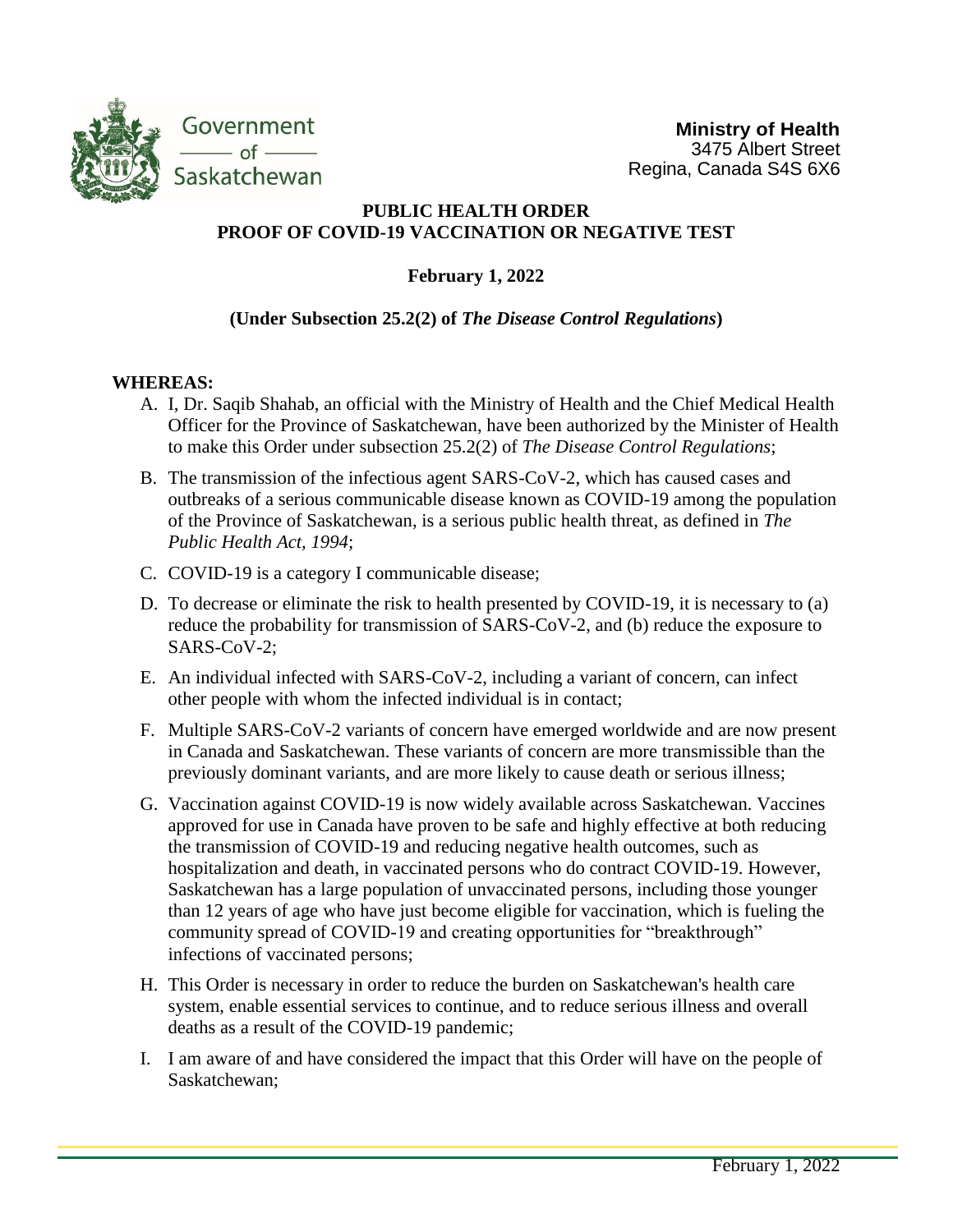- J. While issuing this Order, I have determined that the restrictions herein are not disproportionate to the risk that COVID-19 poses to the people of Saskatchewan;
- K. I am aware of and have considered that this Order may impact upon constitutionallyprotected interests, particularly the rights and freedoms protected by the *Canadian Charter of Rights and Freedoms* ("*Charter*"), including freedom of peaceful assembly, freedom of association, and mobility rights. I also recognize that the rights and freedoms protected by the *Charter* are not absolute, and are subject to reasonable limits, prescribed by law as can be demonstrably justified in a free and democratic society;
- L. When issuing this Order, I have considered whether alternate measures that are less impactful on the *Charter*-protected rights and freedoms of the people of Saskatchewan are appropriate and consistent with public health principles, including the precautionary principle. I am aware of the importance of choosing measures that impact the *Charter*protected rights and freedoms of the people of Saskatchewan as little as possible. To that end, this Order:
	- a. applies only to non-essential businesses;
	- b. applies only to places where people typically gather together, such that the risk of transmission of COVID-19 is highest;
	- c. allows persons who are unable or unwilling to be vaccinated against COVID-19 to be tested for COVID-19 as an alternative to vaccination; and
	- d. does not apply to private gatherings or places of worship for worship services.
- M. I consider the following measures necessary to decrease or eliminate the risk to health presented by COVID-19 and in the public interest, in order to prevent, reduce and control the transmission of SARS-CoV-2, including variants of concern; and
- N. By virtue of the foregoing and under subsection 25.2(2) of *The Disease Control Regulations*, effective February 2, 2022 at 12:01am, I hereby rescind my *Proof of COVID-19 Vaccination or Negative Test Order* (dated January 13, 2021) and I ORDER and DIRECT:

**This Order applies to all individuals, businesses, institutions, associations and other organizations within the Province of Saskatchewan and City of Lloydminster.**

#### **SECTION 1: DEFINITIONS**

- (a)In this Order:
	- (i) "*COVID-19 test*" means any of the following paid tests administered at a testing site approved by the Minister of Health, as posted on the Government of Saskatchewan's website and as updated from time to time, at: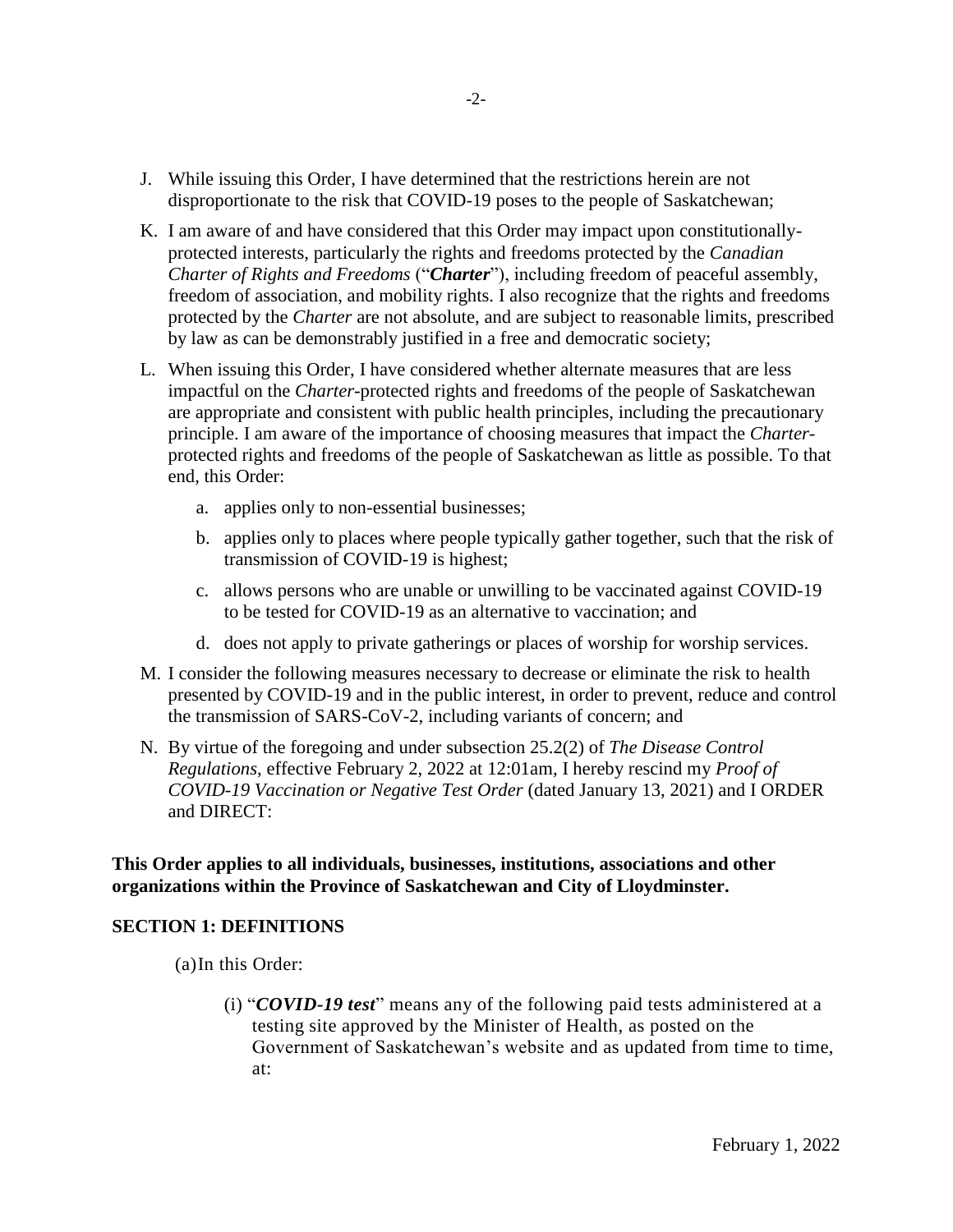[https://www.saskatchewan.ca/government/health-care-administration-and-provider](https://www.saskatchewan.ca/government/health-care-administration-and-provider-resources/treatment-procedures-and-guidelines/emerging-public-health-issues/2019-novel-coronavirus/testing-information/where#licensed-labs-offering-test)[resources/treatment-procedures-and-guidelines/emerging-public-health-issues/2019](https://www.saskatchewan.ca/government/health-care-administration-and-provider-resources/treatment-procedures-and-guidelines/emerging-public-health-issues/2019-novel-coronavirus/testing-information/where#licensed-labs-offering-test) [novel-coronavirus/testing-information/where#licensed-labs-offering-test](https://www.saskatchewan.ca/government/health-care-administration-and-provider-resources/treatment-procedures-and-guidelines/emerging-public-health-issues/2019-novel-coronavirus/testing-information/where#licensed-labs-offering-test)

1. a polymerase chain reaction (PCR) test for SARS-CoV-2;

2. a point-of-care antigen test for SARS-CoV-2;

3.any other test for SARS-CoV-2 approved by the Minister of Health;

- (ii) "*fully-vaccinated*", with respect to an individual who resides in Saskatchewan or who resides in another jurisdiction, means that:
	- 1. the individual has received the recommended number of doses of a COVID-19 vaccine, or combination of COVID-19 vaccines, approved by Health Canada; and
	- 2. 14 or more days have passed since the individual received the last of the recommended number of doses;
- (iii) "*personal identification*" means one of the following:
	- 1. a driver's licence issued by a government of a province or territory of Canada and including a photograph of the holder;
	- 2. a government (Saskatchewan or other) issued identification card, including health card;
	- 3. a birth certificate, or a copy of a birth certificate, issued by a government of a province or territory of Canada;
	- 4. a certificate of Indian Status;
	- 5. a Metis Nation Saskatchewan citizenship and identification card;
	- 6. a passport attesting to citizenship or other national status, issued by a government of any jurisdiction, that includes a photograph of the holder;
	- 7. a permanent resident or citizenship card; or
	- 8. any other form of identification, issued by a government of any jurisdiction, that includes a photograph of the holder;
- (iv) "*proof of being fully-vaccinated*" means one of the following: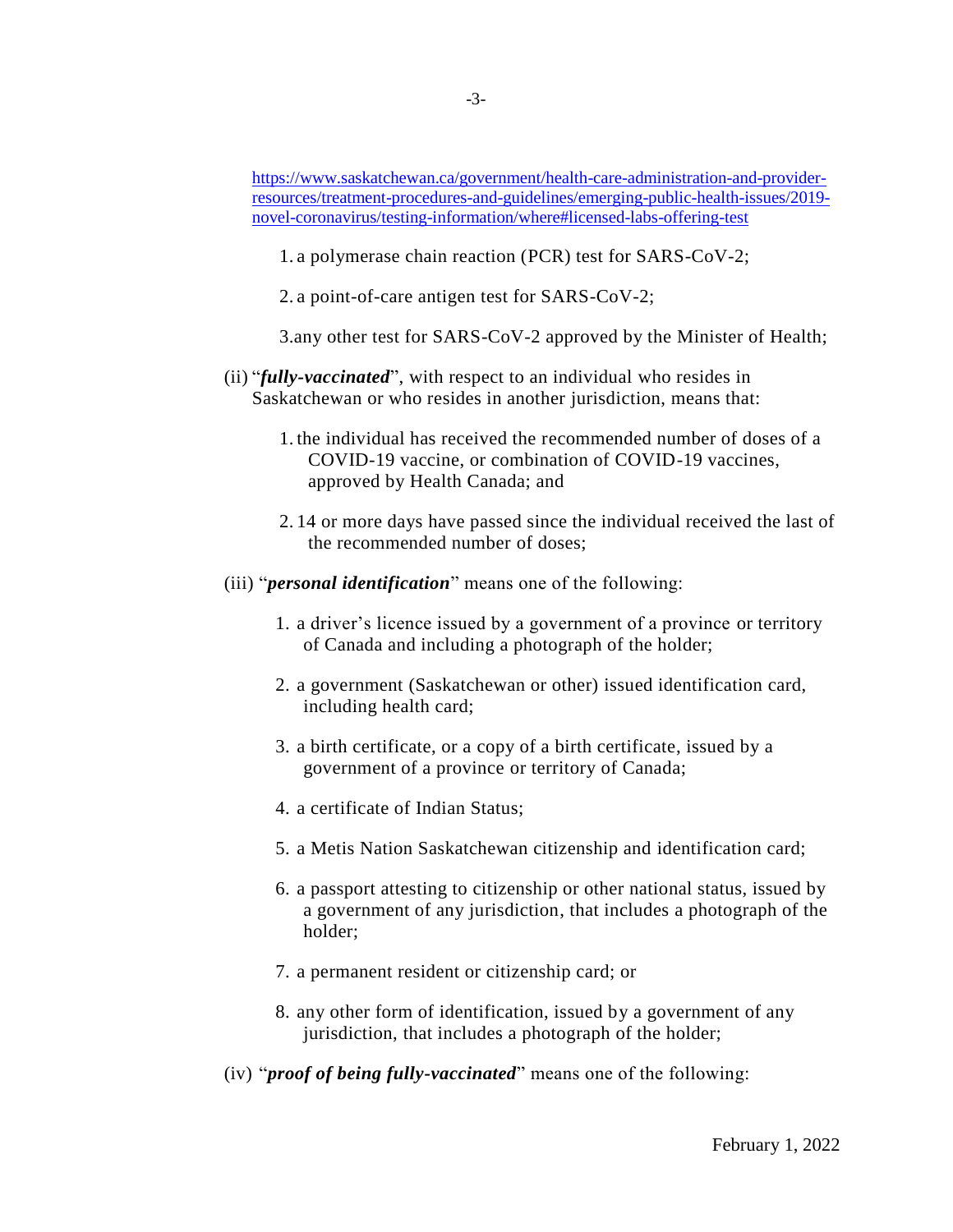- 1. a wallet card received at the time of immunization;
- 2. a printed copy of a MySaskHealthRecord vaccine certificate, with or without a QR code;
- 3. a screenshot of a MySaskHealthRecord vaccine certificate, with or without a QR code; or
- 4. a COVID-19 vaccine printout from Saskatchewan Health Authority, Public Health;
- 5. a QR code/MySaskHealthRecord vaccine certificate uploaded to SK Vax Wallet
- 6. a type of proof, whether electronic or in writing, that is issued:
	- a.by the government of Canada or a province or territory of Canada, or

b.by any other government of another jurisdiction.

- (v)**"***restaurant***"** means a public eating establishment where food and beverages are served, but does not include areas in the following locations where food or beverages are served:
	- 1. Addiction treatment centres, complex care centres, health centres, hospitals, mental health centres, residential treatment centres or special-care homes designated pursuant to *The Provincial Health Authority Act*;
	- 2. Personal care homes licensed pursuant to *The Personal Care Homes Act*;
	- 3. Assisted living facilities;
	- 4. Residential-Service Facilities licensed pursuant to *The Residentialservice Facility Regulations*.

For certainty, this order is not directed at independent living facilities, correctional facilities, and industrial camps.

(vi) "*SARS-CoV-2*" means severe acute respiratory syndrome coronavirus 2, the virus that causes COVID-19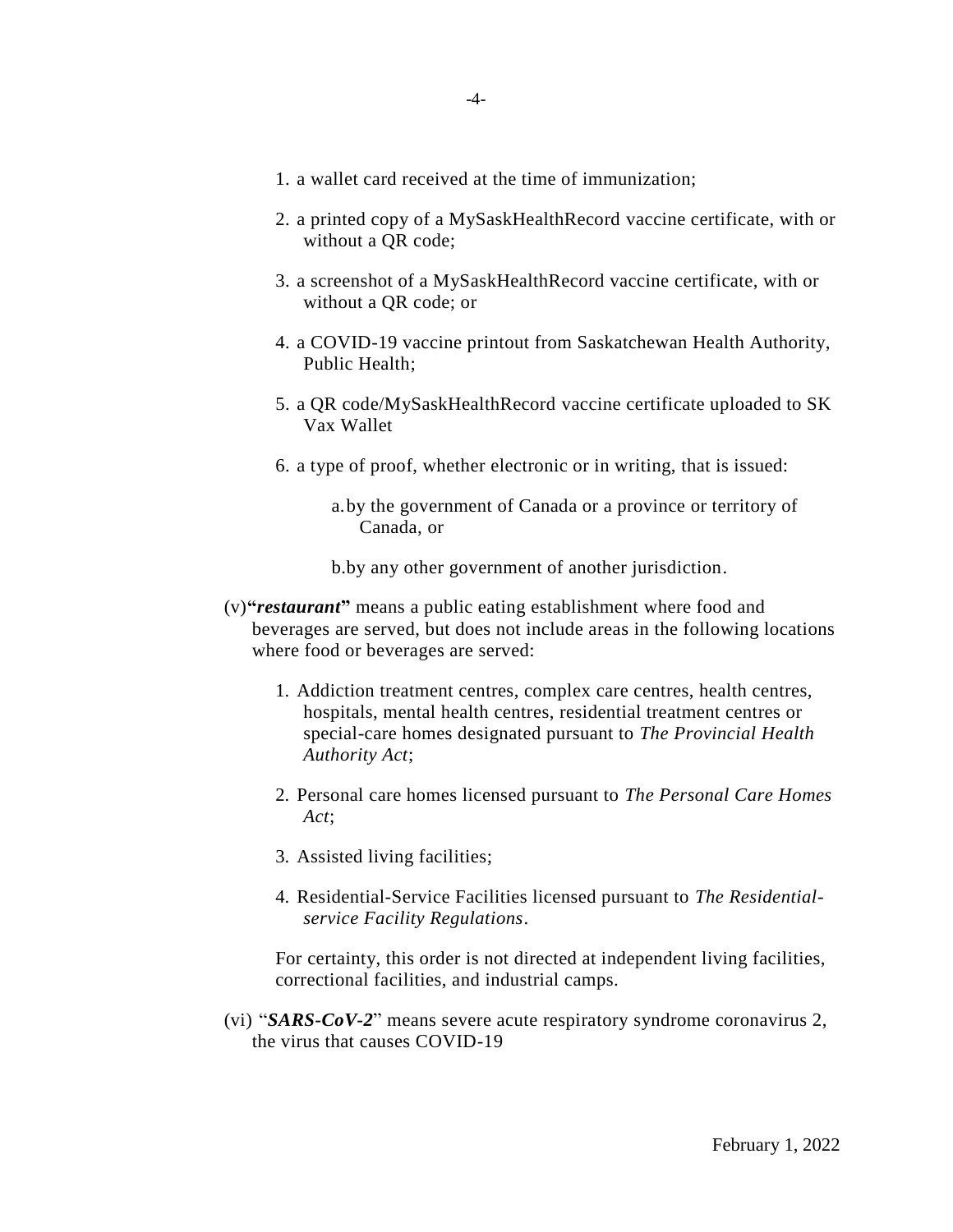### **SECTION 2: COVID-19 PROOF OF VACCINATION OR NEGATIVE TEST**

- (a) The person responsible for a business or an organization described in subsection (c) shall require each patron and volunteer 18 years of age or older who enters the premises of the business or organization to provide, at the point of entry:
	- (i) one piece of personal identification; and
	- (ii) proof that the patron or volunteer:
		- 1. is fully-vaccinated against COVID-19; or
		- 2. has received a negative COVID-19 test administered within the previous 72 hours.
- (b) The person responsible for a business or an organization described in subsection (c) shall require each patron and volunteer 12 to 17 years of age who enters the premises of the business or organization to provide, at the point of entry:
	- (i) one piece of personal identification; and
	- (ii) proof that the patron or volunteer:
		- 1. is fully-vaccinated against COVID-19; or
		- 2. has received a negative COVID-19 test administered within the previous 72 hours.

If a patron or volunteer 12 to 17 years of age is accompanied by a person over the age of 18 years of age, who has provided the personal identification required by subsection (a), then the patron or volunteer 12 to 17 years of age is not required to provide any personal identification.

- (c) Subject to subsection (d), subsections (a) and (b) apply with respect to premises of the following businesses and organizations:
	- (i) seated dining in restaurants, including cafeterias, fast food restaurants, and restaurants in hotels or other lodgings, but excluding food courts;
	- (ii) nightclubs, bars, taverns, manufacturer hospitality suites, buses, and other establishments and transportation licensed by the Saskatchewan Liquor and Gaming Authority, including establishments located in the City of Lloydminster that hold a similar licence from Alberta Gaming Liquor and Cannabis, for the sale and service of alcohol;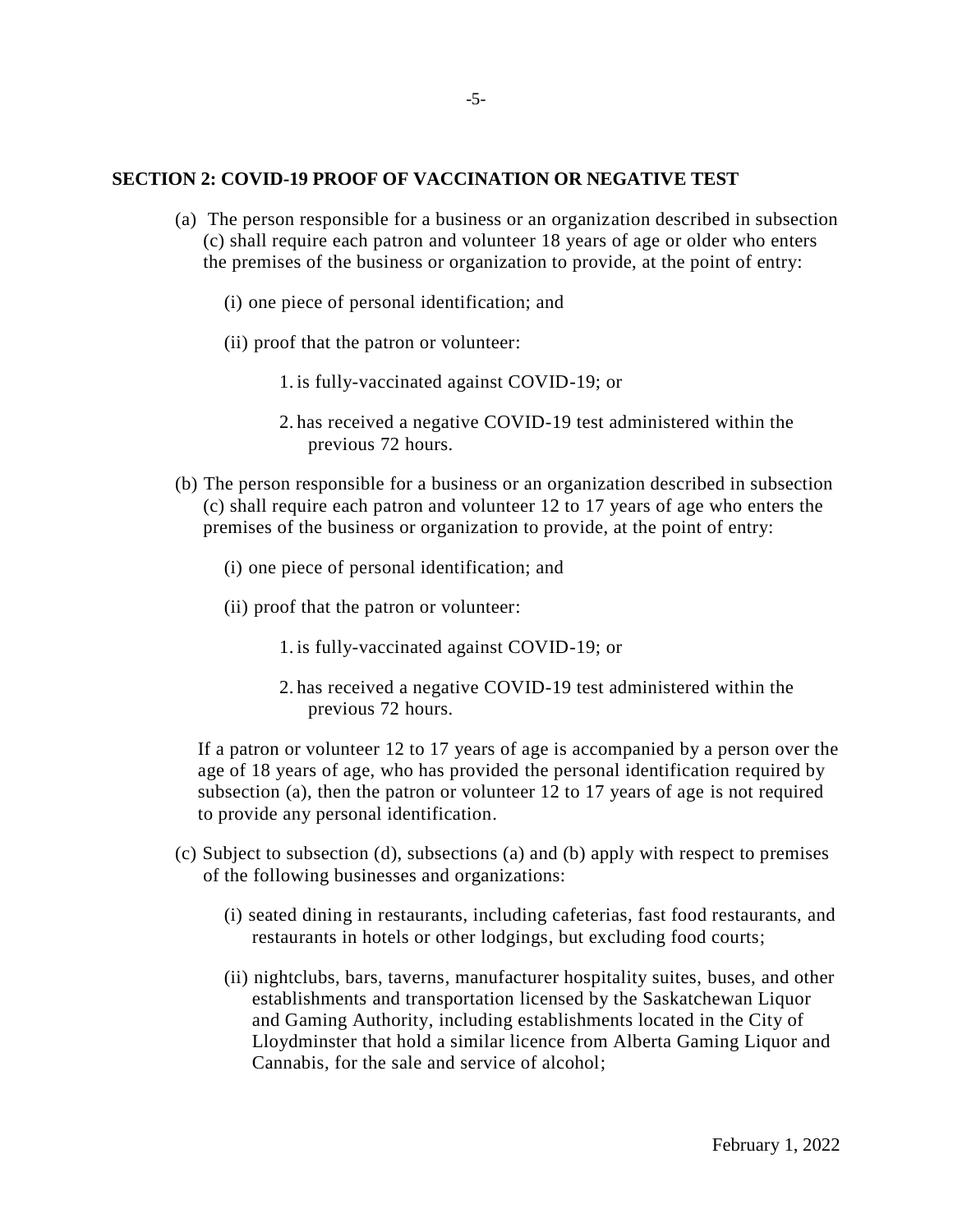- (iii) liquor stores that have been issued standalone retail store permits by the Saskatchewan Liquor and Gaming Authority, including establishments located in the City of Lloydminster that hold a similar licence from Alberta Gaming Liquor and Cannabis;
- (iv) liquor stores that have been issued integrated retail store permits by the Saskatchewan Liquor and Gaming Authority and that also hold a tavern or restaurant permit issued by the Saskatchewan Liquor and Gaming Authority, including establishments located in the City of Lloydminster that hold a similar licence from Alberta Gaming Liquor and Cannabis;
- (v) cannabis stores that have been issued standalone retail store permits by the Saskatchewan Liquor and Gaming Authority, including establishments located in the City of Lloydminster that hold a similar licence from Alberta Gaming Liquor and Cannabis;
- (vi) liquor manufacturers conducting retail liquor sales;
- (vii) event and entertainment venues, including:
	- 1. conference centres, meeting rooms and banquet facilities, except when being used for the purposes of a court or tribunal proceeding;
	- 2. casinos, bingo halls and other gaming establishments;
	- 3. theatres;
	- 4. cinemas;
	- 5. concert venues;
	- 6. live-music venues;
	- 7. facilities hosting ticketed sporting events where:
		- a. a physical or electronic ticket is required to gain entrance into the event; and
		- b. GST is charged on the ticket; and
	- 8. fitness centres and gyms.
- (d) Subsections (a) and (b) do not apply if the patron is entering the premises of the business or the organization solely for one of the following purposes: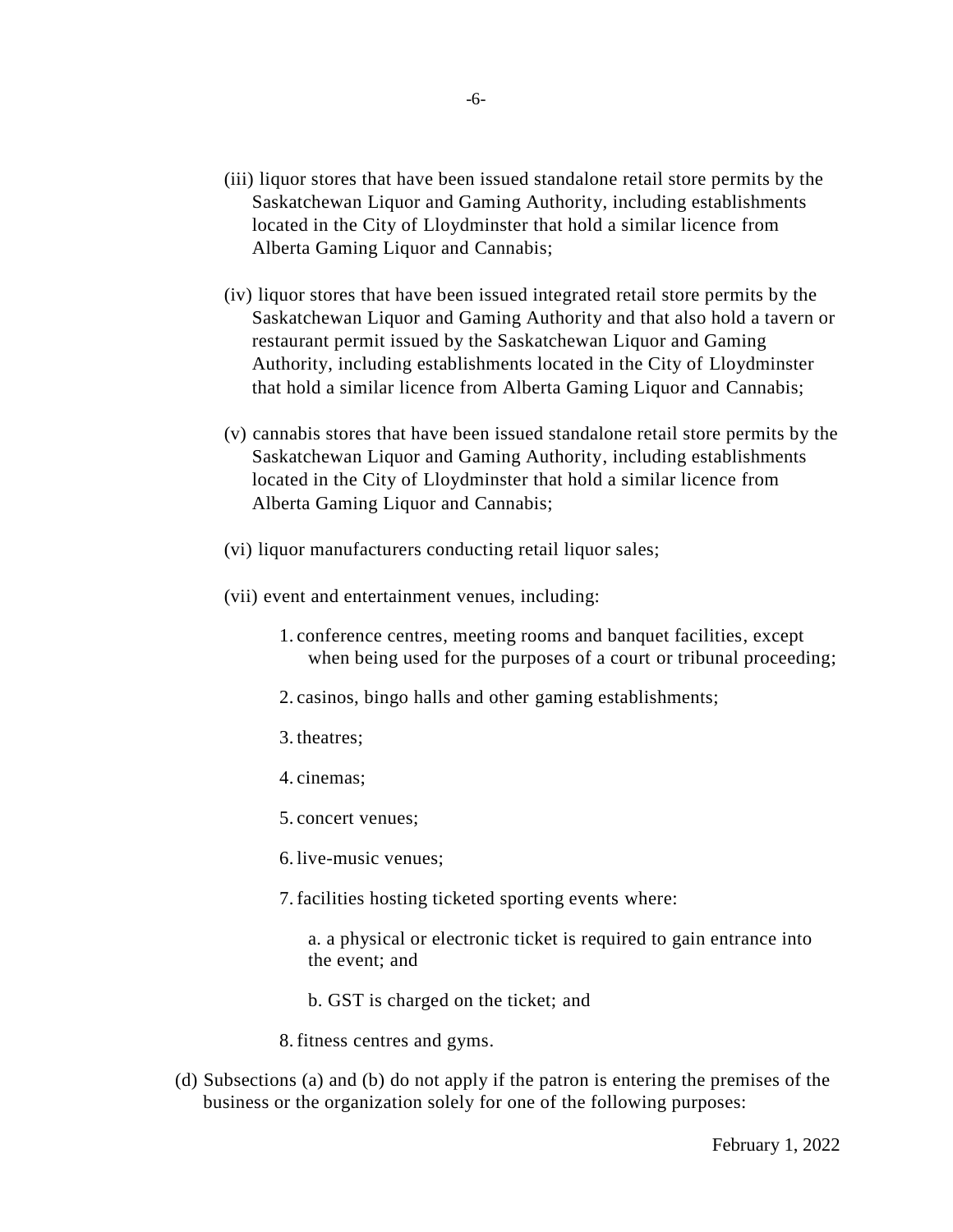- (i) to use a washroom;
- (ii) to place, pick up and pay for an order, except at a business or organization described in clauses  $2(c)(iii)$  to  $(vi)$ ; or
- (iii) as may be necessary for the purposes of health and safety.
- (e) Except for the purposes specified in subsection (d), a patron or volunteer shall not enter the premises of a business or an organization described in subsection (c) without providing the information required by subsections (a) or (b).
- (f) An individual who provides any information to a business or an organization to satisfy a requirement pursuant to this section shall ensure that the information is complete and accurate.
- (g) A person must not:

(i) copy, modify or alter a document or other item that provides proof of a person's immunization status or of proof of having received a negative COVID-19 test; or

(ii) without authority, create a document or other item that purports to provide proof of a person's immunization status or proof of having received a negative COVID-19 test.

- (h) A person must not engage or attempt to engage in any conduct or activity set out in these orders by presenting any document or other item that provides or purports to provide proof of the person's immunization status that:
	- (i) was not legally issued to the person; or
	- (ii) was modified, altered, forged or fraudulently made.
- (i) A person responsible for a business or organization is not required to retain any information provided to it pursuant to subsection (a) or (b).
- (j) With the express permission of the person, a fitness facility or gym may, for the purposes of subsection (a) or (b), link the individual member's personal identification and proof of being fully vaccinated status to their proof of membership card or token of the fitness facility or gym. The membership card or token must be scanned or otherwise verified upon each entry, as an alternative to checking proof of being fully vaccinated and personal identification upon each entry. The linked membership proof is permitted to be used so long as:
	- (i) The linked membership is limited to proof of being fully vaccinated only. Persons providing a negative test as an alternative must be checked at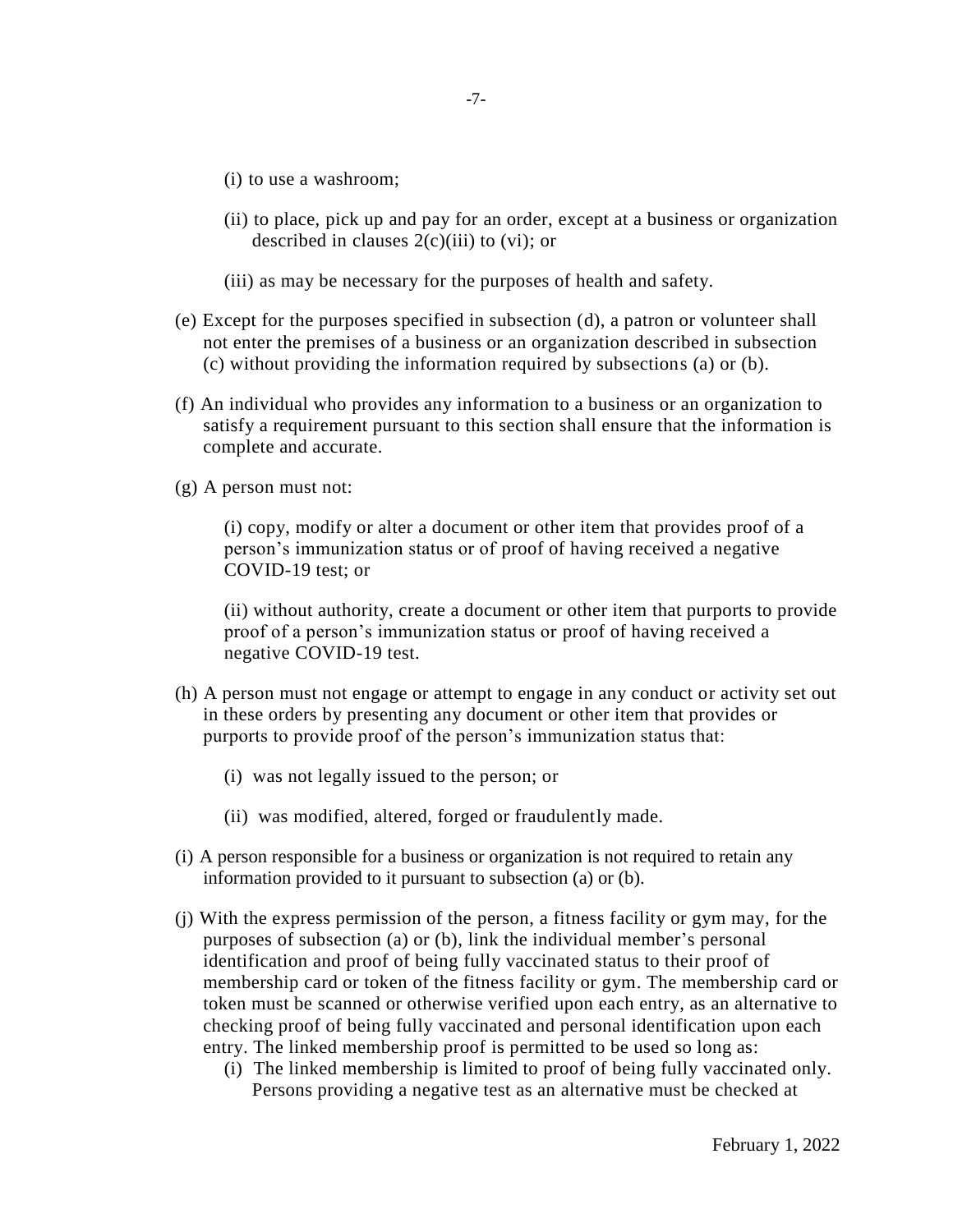point of entry per subsection (a) or (b) upon each entry;

- (ii) Individual members must have their proof of being fully vaccinated and personal identification on or near their person when they are present in the fitness facility or gym, and will provide that proof of being fully vaccinated and personal identification when requested by facility representatives or enforcement officials;
- (iii) Records of the fitness facility or gym that contain the proof of vaccination status of members facility records are maintained and provided to enforcement officials upon request; and,
- (iv) The primary activity of the facility is not changed after the time of initial identity and proof of vaccination verification.

## **SECTION 3: EXEMPT BUSINESSES AND ORGANIZATIONS**

- (a) The following businesses and organizations, or portions of business or organizations, are exempt from the requirements imposed pursuant to subsections 2(a) to (i):
	- (i) retail businesses, including grocery stores;
	- (ii) places of worship when the place is being actively used for activities of worship, worship or spiritual services, and ceremonies. Activities and events that are included in subsections  $2(c)(i)$  to (vii) that occur in a place of worship are not exempted from the requirements imposed pursuant to subsections  $2(a)$  to (i);
	- (iii) businesses holding an integrated liquor retail store permit that do not also hold a tavern or restaurant permit issued by the Saskatchewan Liquor and Gaming Authority, including establishments located in the City of Lloydminster that hold a similar licence from Alberta Gaming Liquor and Cannabis;
	- (iv) businesses holding an integrated cannabis retail store permit issued by the Saskatchewan Liquor and Gaming Authority, including establishments located in the City of Lloydminster that hold a similar licence from Alberta Gaming Liquor and Cannabis;
	- (v) health care services, professional services, or personal services;
	- (vi) public libraries;
	- (vii) hotels or other lodging, including self-serve food options located within the hotel or other lodging;